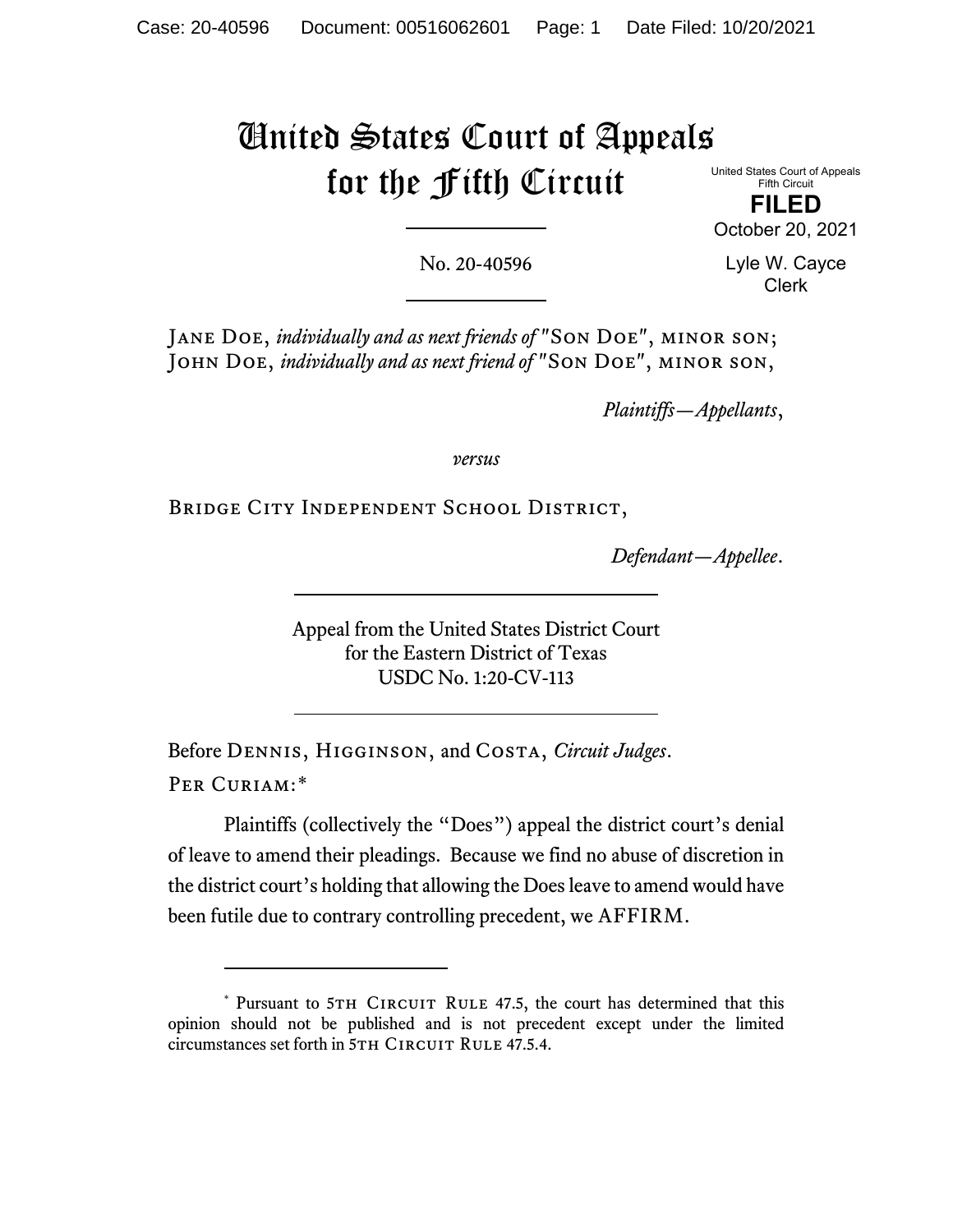No. 20-40596

## **I.**

This dispute stems from an alleged assault in a school locker-room upon "Son" Doe, a middle school student in the Bridge City Independent School District ("Bridge City"), by another student. The Does sued Bridge City under 42 U.S.C. § 1983, arguing that the district was liable for Son Doe's injuries. The district court granted Bridge City's motion to dismiss under FED. R. CIV. P. 12(b)(6), holding that the Does had failed to adequately plead municipal liability to hold Bridge City responsible for the intentional tortious actions of the alleged third-party attacker. The Does had not responded to the motion to dismiss. Although the Does had also not moved to amend their pleadings, the district court proactively denied them that opportunity on the grounds of futility.

Over a month later, the Doesfiled a motion to reconsider, arguing that the district court's dismissal of their claims was "premature" because they had intended to file an amended complaint in lieu of filing a response to Bridge City's motion to dismiss. Because the Does did not identify any federal rule under which they were moving for reconsideration, the district court analyzed the motion as either a FED R. CIV. P. 59 $(e)$  motion to alter or amend the judgment or a FED R. CIV. P. 60(b) motion for relief from a judgment or order, and denied the motion under either analysis. [1](#page-1-0) The Does now appeal to this court.

# **II.**

At the outset, the Does argue that this court should construe their petition as an appeal from a Rule 12(b)(6) dismissal, and thus should review

<span id="page-1-0"></span><sup>&</sup>lt;sup>1</sup> The Does do not challenge the district court's Rule 59(e) or Rule 60(b) analysis, nor do they contend on appeal that the district court should have analyzed the motion for reconsideration under any alternate framework.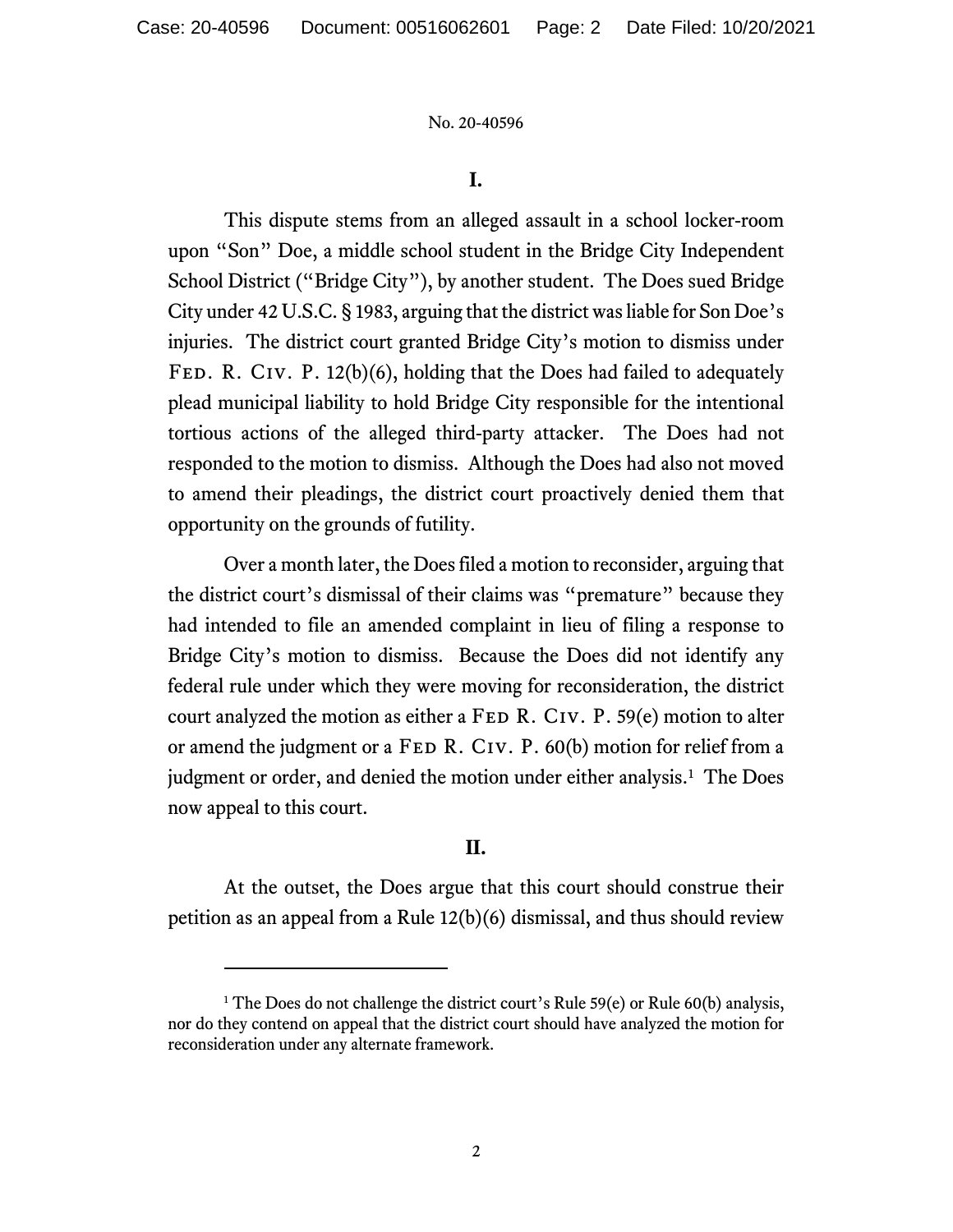#### No. 20-40596

the district court's holding *de novo*. Bridge City avers that the proper standard of review is abuse of discretion, arguing that the Does have waived any challenge to the district court's dismissal of their claims by failing to brief those arguments on appeal. We agree. The Does briefed only two issues on appeal; first, arguing that the district court erred in denying leave to amend, and second, attempting to advance a constitutional argument on the merits which was not presented to the district court.<sup>[2](#page-2-0)</sup> Because the Does entirely fail to address the district court's reasons for dismissing their claims, they have waived any challenge to the Rule 12(b)(6) dismissal order. Thus, we review for abuse of discretion only the district court's denial of leave to amend.

## **III.**

Leave to amend "shall be freely given when justice so requires," FED. R. Civ. P. 15(a), but a district court need not do so when amendment would be futile. *Foman v. Davis*, 371 U.S. 178, 182 (1962). The district court denied the Does leave to amend, reasoning that amendment would be futile because, *inter alia*, the Fifth Circuit does not recognize a *DeShaney* special relationship between a school and its students that gives rise to an affirmative duty to protect them from private violence. *DeShaney v. Winnebago County Department of Social Services,* 489 U.S. 189 (1989); *see Doe ex rel. Magee v. Covington Cty. Sch. Dist. ex rel. Keys*, 675 F.3d 849 (5th Cir. 2012) (*en banc*). We agree. In *DeShaney*, the Supreme Court stated that "nothing in the language of the Due Process Clause itself requires the State to protect the life, liberty, and property of its citizens against invasion by private actors." 489 U.S. at 195. A special relationship giving rise to this duty exists only

<span id="page-2-0"></span><sup>&</sup>lt;sup>2</sup> Because this novel argument is raised for the first time on appeal, we decline to consider its merits. *See, e.g.*, *NCDR, L.L.C. v. Mauze & Bagby, P.L.L.C.*, 745 F.3d 742, 752 (5th Cir. 2014).